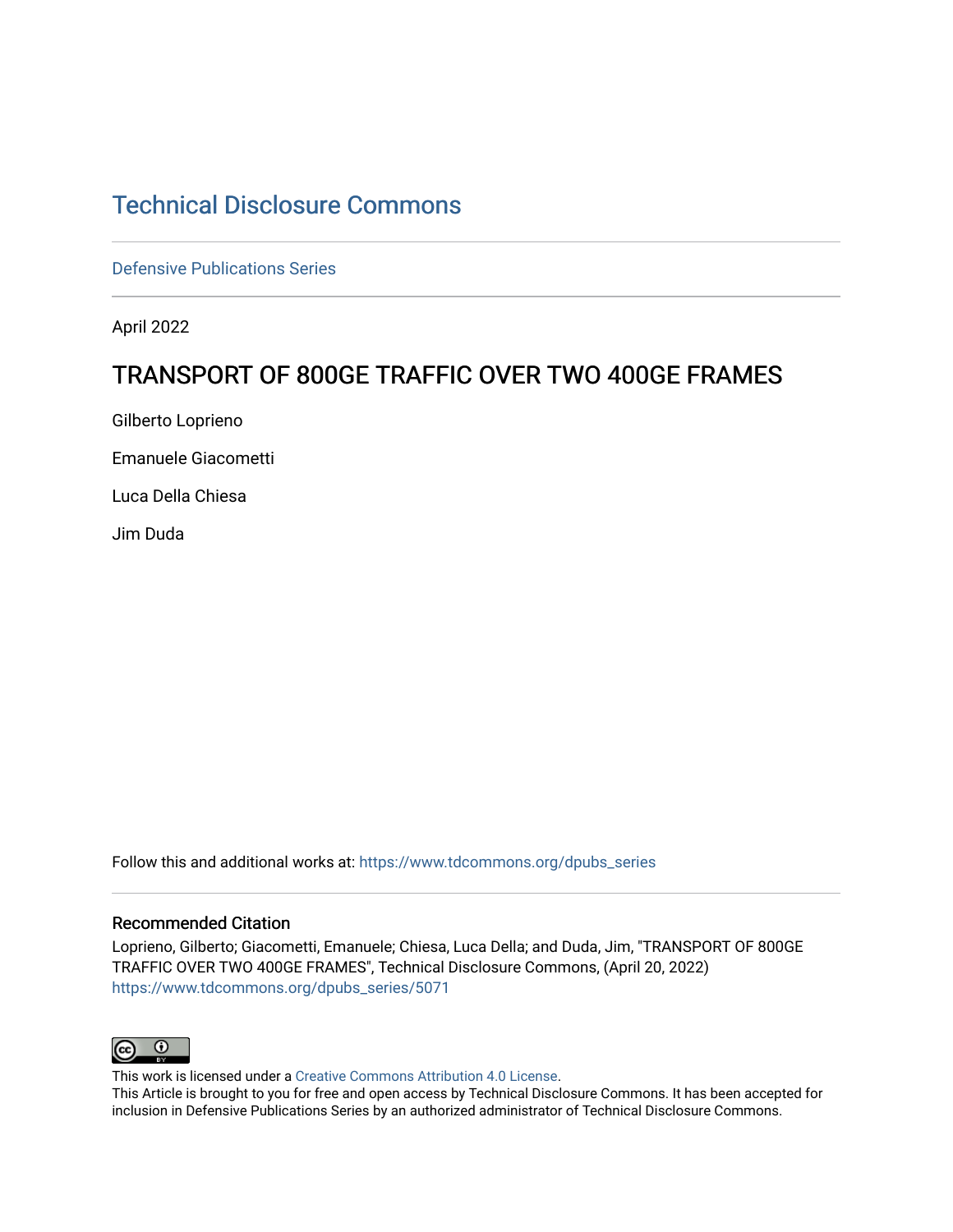#### TRANSPORT OF 800GE TRAFFIC OVER TWO 400GE FRAMES

AUTHORS: Gilberto Loprieno Emanuele Giacometti Luca Della Chiesa Jim Duda

### ABSTRACT

The 800 gigabit per second (Gb/s) Ethernet (GE) technology is a new protocol that has been standardized by the Ethernet Technology Consortium. Techniques are presented herein that split an 800GE stream into two 400GE frames (e.g., 400GE-A and 400GE-B) without requiring any mapping. Under aspects of the presented techniques the 32 virtual lanes of the 800GE stream may be grouped into two groups of 16 virtual lanes; both the 400GE-A and 400GE-B links are protected by the Forward Error Correction (FEC) of the 800GE stream; alignment markers (AMs) are inserted according to the 800GE standard; the AM field CM2 is replaced every M AMs with two new markers, which may be used to identify the first 16 virtual lanes (0-15) and the second 16 virtual lanes (16-31) in the 800GE stream; and during transmission the new markers are inserted at the same time on all of the virtual lanes. In the event that a digital signal processing (DSP) facility does not support AM transparency, aspects of the presented techniques uniquely transcode AMs into special rate compensation markers that transport the CM2 and unique markers. At a receiving side, the 400GE-A and 400GE-B frames may be received, aligned by checking the CM2 field (with an extended deskew value), and then reassembled to recover the 800GE traffic.

#### DETAILED DESCRIPTION

The 800 gigabit per second (Gb/s) Ethernet (GE) technology is a new protocol that has been standardized by the Ethernet Technology Consortium. 800GE is defined through the reuse of 400GE building blocks. For example, it employs two 400GE Physical Coding Sublayers (PCSs) with the included Forward Error Correction (FEC). 400GE is a welldefined protocol that already is in mass production.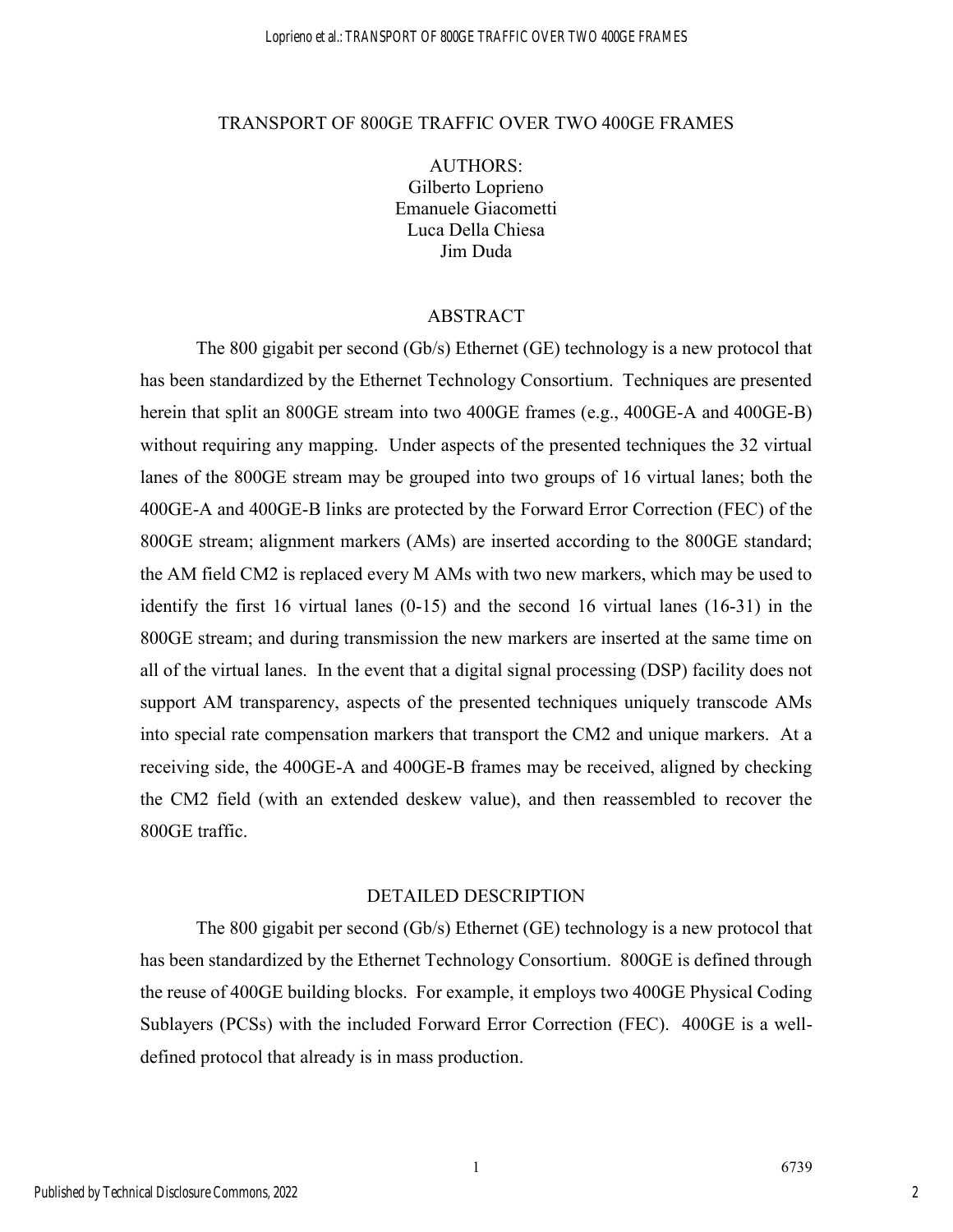Techniques are presented herein that support splitting an 800GE stream over two 400GE streams by grouping the 32 virtual lanes of the 800GE stream into two groups of 16 virtual lanes each, generating two 400GE streams that may be forwarded to a coherent optics digital signal processing (DSP) facility. Figure 1, below, provides a high-level illustration of the described approach.



*Figure 1: Illustrative Splitting of an 800GE Stream*

It is important to note that in the arrangement that is depicted in Figure 1, above, the coherent DSPs must prevent the removal of AMs so that it is possible to uniquely mark AMs (as will be described below) in support of a simple splitting and reassembly of an 800GE stream.

According to aspects of the techniques presented herein, periodically two special markers (one for the first 400GE traffic stream and a different one for the second 400GE traffic stream) may be inserted, thus increasing the deskew capability of a receiver (as will be described and illustrated in the below narrative). In such a way, an 800GE stream may be split and transported as two 400GE traffic streams.

An 800GE stream may be transported over two 400GE streams (or on smaller containers) through available Flexible Ethernet (FlexE) or Flexible Optical Transport Network (FlexO)-XE technology but in a more complex way. For example, FlexE requires the insertion and removal of idles and the mapping of an 800GE stream over a FlexE frame.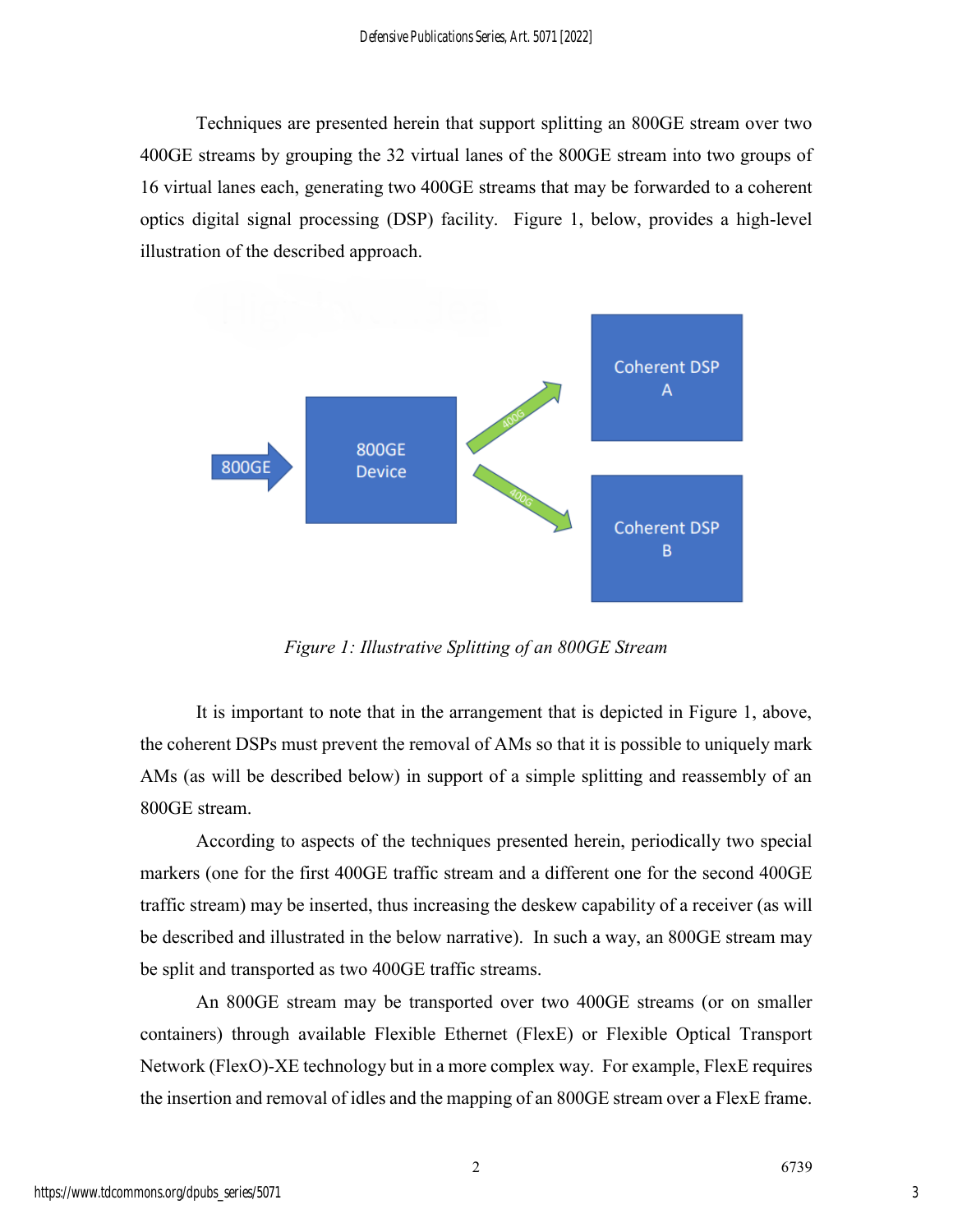Similarly, FlexO-XE requires a generic mapping procedure (GMP) mapping over a FlexO frame.

Importantly, the techniques presented herein do not require any mapping and they are timing transparent. Additionally, they can be easily implemented in a digital design (such as, for example, in an application-specific integrated circuit (ASIC)).

As noted previously, 800GE is a new protocol that has been defined by the Ethernet Technology Consortium. However, it has not yet been specified by the Institute of Electrical and Electronics Engineers (IEEE). Employing the techniques presented herein allows for the transport of 800GE traffic over a mature and already consolidated technology, such as 400GE.

800GE traffic is transmitted through 32 virtual lanes. Each virtual lane has its own unique alignment marker (AM) to allow for a reordering of the lanes. AMs are periodically inserted (every 163,840 x 257b blocks, which is every 102 microseconds) over all 32 lanes. 400GE employs a similar structure where most of the AMs are common with 800GE but support is for only 16 virtual lanes.

Aspects of the techniques presented herein split the 32 virtual lanes of an 800GE stream into two groups of 16 lanes, from which two 400GE split blocks may be constructed. Figure 2, below, illustrates elements of such an approach.



*Figure 2: Illustrative Splitting of an 800GE Stream*

Such a split, as described and illustrated above, is very simple and reliable since its group is protected by its own FEC. In this way, the 800GE stream may segmented and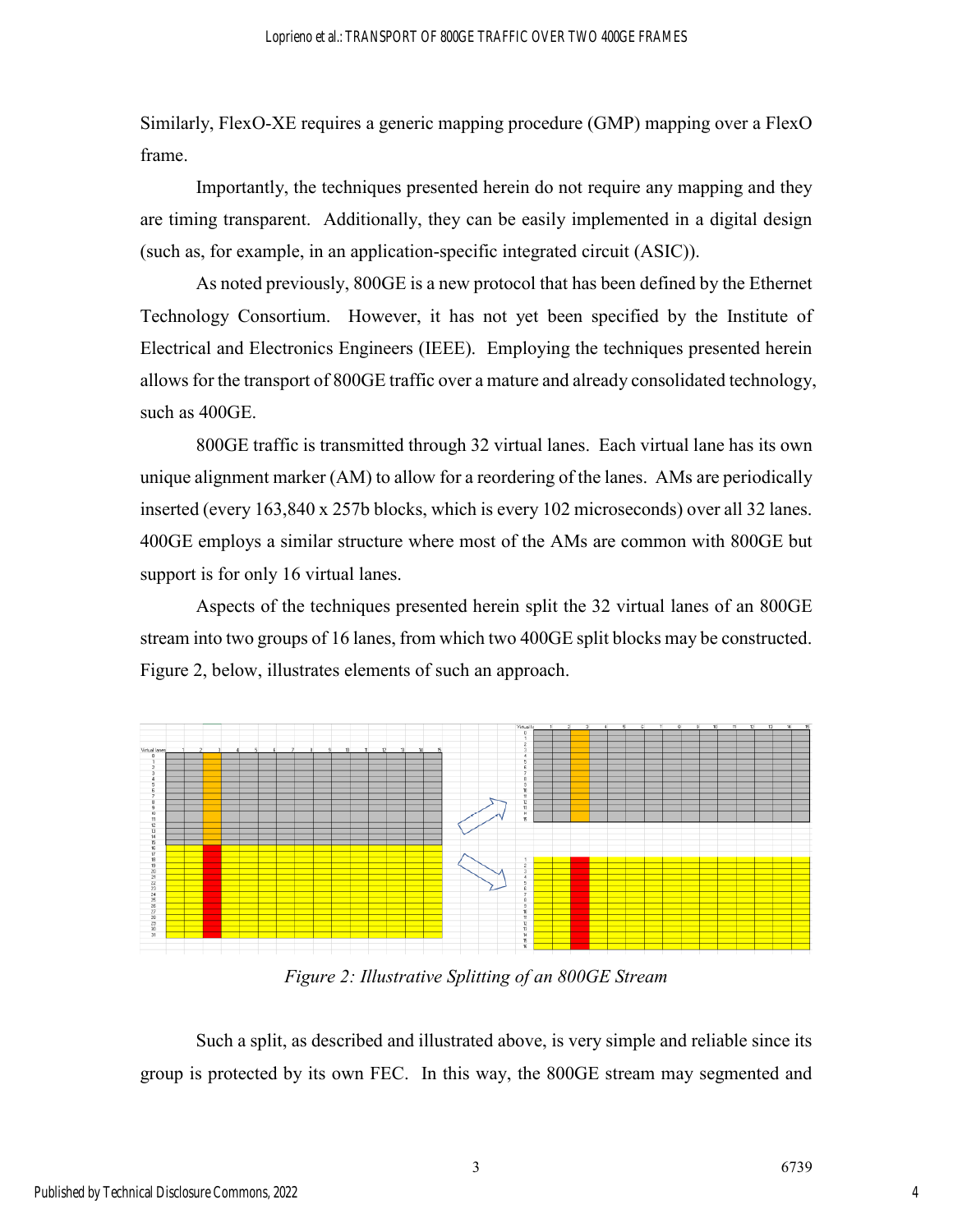split over two different DSPs and then forwarded over different lambdas (but also different fibers).

Further aspects of the techniques presented herein periodically replace one AM field with a new marker. For simplicity of exposition, in the balance of the instant narrative the CM2 field will be employed. As defined in the specifications, the CM2 field is filled with a fixed pattern  $(0x26)$  and it is the same on all 32 of the virtual lanes. The CM2 value of 0x26 is based on a sequence of three ones and five zeros. Under the presented techniques, the same number of ones are employed, but in a transposed order. Such an ordering results in the new marker 0x91 for virtual lanes 0 through 15 and the new marker 0xC8 for virtual lanes 16 through 31.

Figure 3, below, depicts elements of an exemplary CM2 replacement approach according to aspects of the techniques presented herein and reflective of the above discussion.



*Figure 3: Exemplary CM2 Replacements*

As depicted in Figure 3, above, the exemplary 800GE stream (comprising 32 virtual lanes each having a CM2 value of 0x26) is split into two 400GE streams. A first 400GE stream (which is identified in the figure as  $400GE - A$ ) comprises 16 virtual lanes each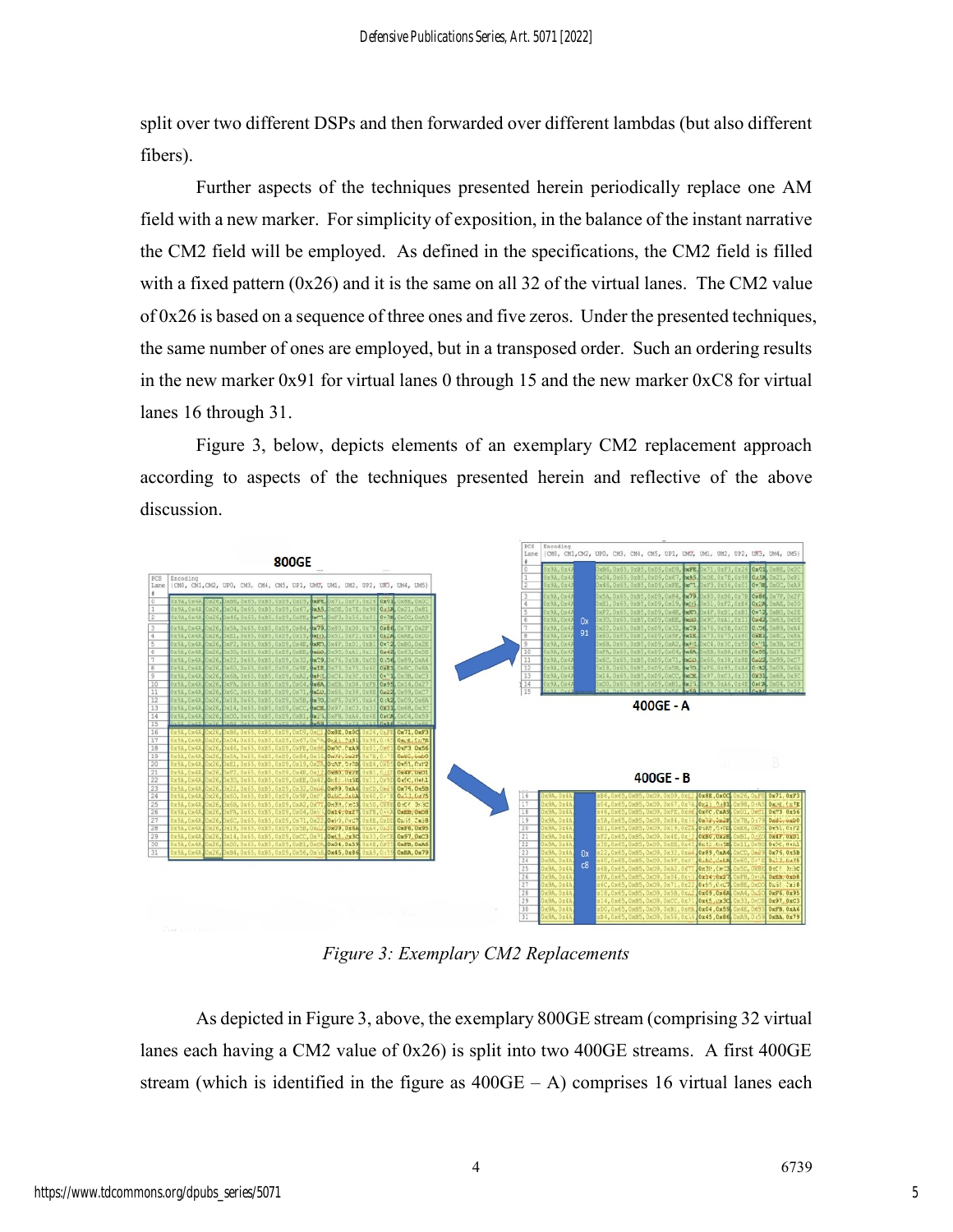having a CM2 value of 0x91. A second 400GE stream (which is identified in the figure as  $400GE - B$ ) comprises 16 virtual lanes each having a CM2 value of 0xC8.

As described and illustrated in the above narrative, under aspects of the techniques presented herein an 800GE traffic stream may be segmented into two different groups, with each group transmitted along a 400GE path. Consequently, a receiver must be able to compensate for different skews. Figure 4, below, illustrates how virtual lanes may arrive at a receiving (Rx) side with different skews.

|                        | ved                                                                                      |
|------------------------|------------------------------------------------------------------------------------------|
| <b>Virtual lane 0</b>  | payload<br>payload<br>payload<br>payload<br>payload<br>payload<br>                       |
| Virtual lane 1         | payload<br>payload<br>payload<br>payload<br>payload<br>-----------------<br>payload      |
| <b>Virtual lane 2</b>  | payload<br>payload<br>payload<br>payload<br>payload<br>payload<br>-----------------      |
| $400GE - A$            |                                                                                          |
|                        |                                                                                          |
|                        |                                                                                          |
| $400$ GE - B           | B<br>406                                                                                 |
| <b>Virtual lane 29</b> | H<br>payload<br>payload<br>payload<br>payload<br>payload<br>payload<br>----------------- |
| Virtual lane 30        | payload<br>payload<br>payload<br>payload<br>payload<br>payload<br>-----------------      |
| <b>Virtual lane 31</b> | payload<br>payload<br>payload<br>payload<br>payload<br>payload<br>-----------------      |
|                        |                                                                                          |

*Figure 4: Illustrative Skewing*

Accordingly, aspects of the techniques presented herein support replacing one CM every M AM insertions (i.e., M x 163,840 x 257b blocks) where M may be any number. At the same time, as described previously a CM2 value will be replaced with the value 0x91 for virtual lanes 0-15 and with the value 0xC8 for virtual lanes 16-31.

It is important to note that deskew in not limited by a transmitter but rather from the memory that is available at a receiver where an 800GE stream is reassembled. Increasing the value of M can compensate for a higher skew (e.g., assuming M is equal to 16 then the maximum deskew is 1.6 milliseconds).

After replacing a CM2 value with either 0x91 or 0xC8, as described above, the 32 virtual lanes may be grouped into two 400GE blocks. The first block transports virtual lanes 0 through 15 and the second block transports virtual lanes 16 through 31. Both of the blocks may then be sent to a coherent optical DSP. The DSP will terminate FEC and any correcting errors and then map the constant bit rate (CBR) traffic to a far-end side.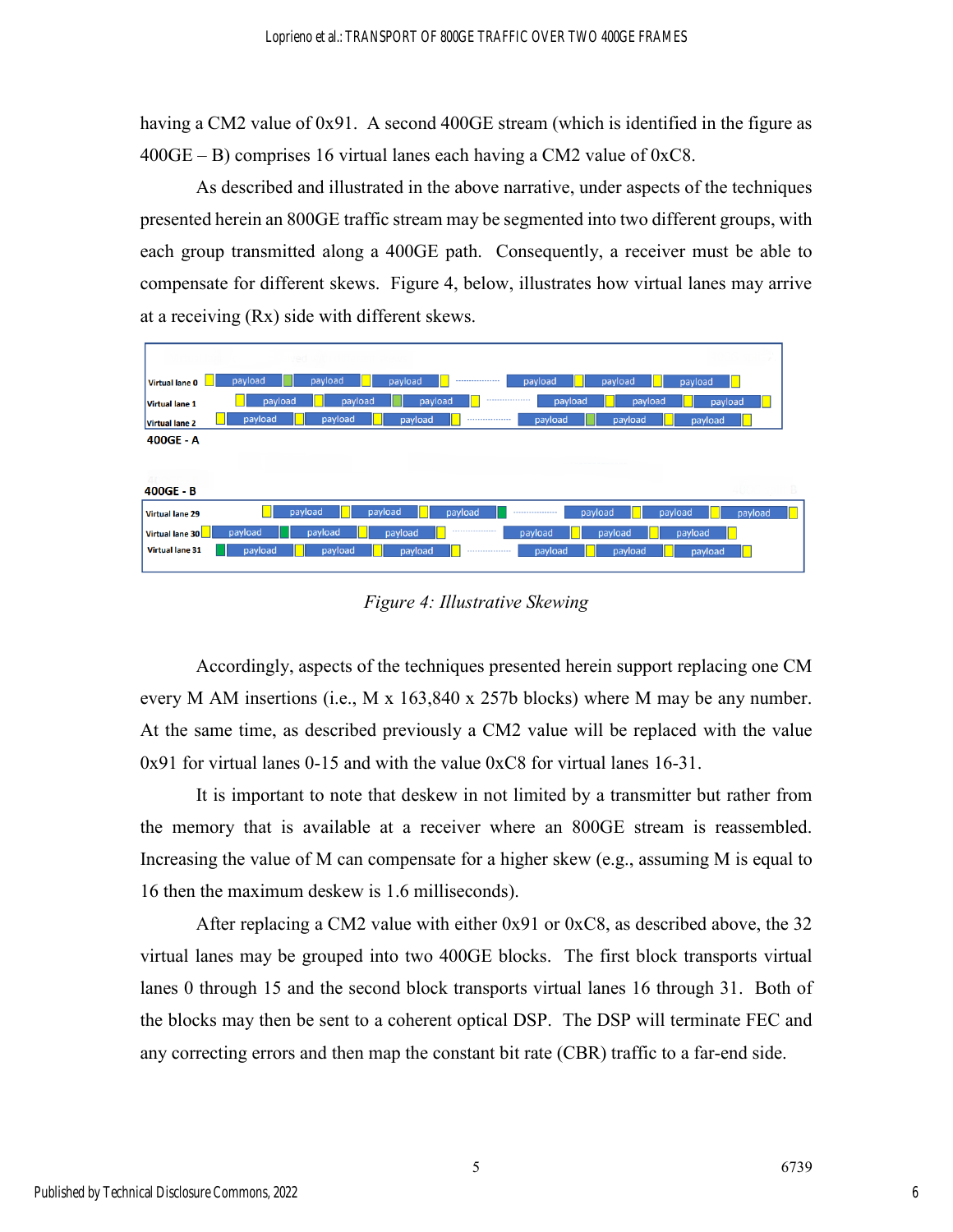Importantly, according to the techniques presented herein AMs must be transparently transported. However, a DSP will usually remove AMs and then replace them with rate compensation (RC) markers (e.g., RC0 and RC1).

In light of this, aspects of the techniques presented herein support replacing IEEE standard 802.3 AMs with special RC markers or, alternatively, transcoding AMs into RC markers. Such new RC markers employ the leading 0xFF value to allow for a simple 265 - 257 transcoding (as the 0xFF value is acceptable as the first byte in the instant process); transparently pass CM0, CM1, and CM2 along with their inverts CM3, CM4, and CM5; use CM2 for the deskew feature; and transparently pass UM0 and UM1 (which may be used to differentiate between a 400GE-A block and a 400GE-B block).

Figure 5, below, illustrates elements of the process that was described above.



*Figure 5: Exemplary RC Values*

As depicted in Figure 5, above, the new RC values are transcoding AMs and are transparently transporting most of the common and unique markers, thus supporting the transparent transport of AMs.

At an endpoint, the UP0, UP1, UP2, UM2, UM3, UM4, and UM5 values may (according to aspects of the techniques presented herein) be replaced with their proper values from the IEEE 802.3 standard. In this way, the synchronization message that is transported through the new CM2 approach, as described and illustrated above, is preserved.

A far-end DSP may transcode the RC values into AMs and the device that is in charge of the reassembly of the 800GE stream from the two 400GE blocks (i.e., 400GE-A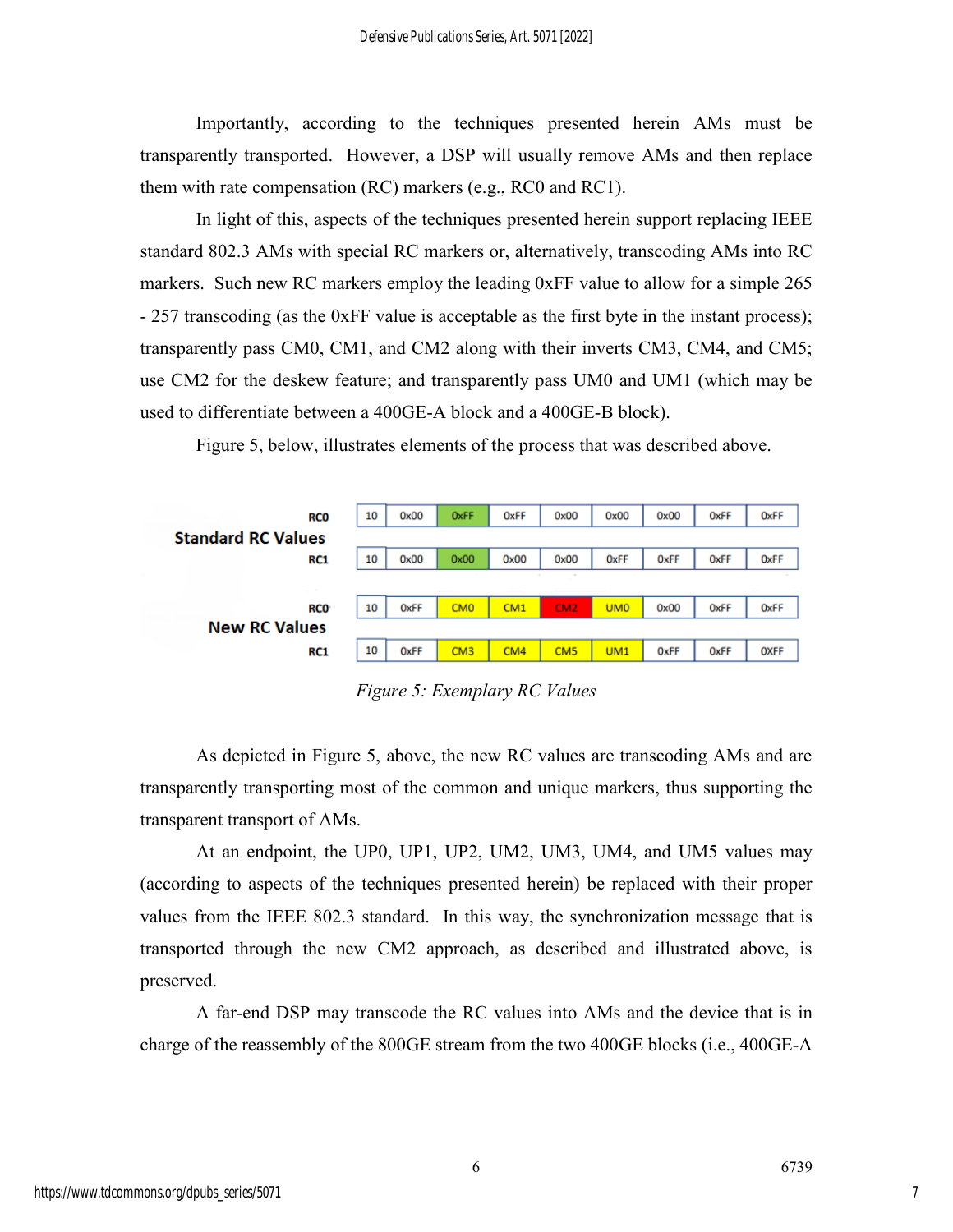and 400GE-B, as depicted in Figure 3, above) may deskew all of the virtual lanes. Figure 6, below, illustrates elements of the process that was described above.



*Figure 6: Exemplary Reassembled 800GE Stream*

As described and illustrated in the above narrative, the techniques presented herein allow for the segmentation of an 800GE stream through the simple customization of AMs and improve the deskew capability when the 800GE stream is reassembled. Importantly, the presented techniques also support the transparency of AMs that usually are removed (under, for example, the Optical Networking Forum (OIF) standard 400ZR and the International Telecommunication Union (ITU) Telecommunication Standardization Sector (ITU-T) Recommendation G.709).

Importantly, splitting an 800GE stream into two 400GE blocks (according to the techniques presented herein) allows for the reuse of 800GE and 400GE designs with minimal changes (e.g., only to guarantee AM transparency). Further, the presented techniques are compatible with current AM state machines. Additionally, a network equipment vendor may implement support for aspects of the techniques presented herein in a line card.

It is important to note that under the techniques presented herein, it is not necessary to modify AMs in any application which requires less than 102 microseconds of skew. In the event that is necessary to improve deskew, then aspects of the presented techniques support periodically changing one CM. For example, by replacing an AM every 64 insertions, it is possible to deskew up to 6.5 milliseconds.

In summary, techniques have been presented herein that split an 800GE stream into two 400GE frames (e.g., 400GE-A and 400GE-B) without requiring any mapping. Under aspects of the presented techniques the 32 virtual lanes of the 800GE stream may be